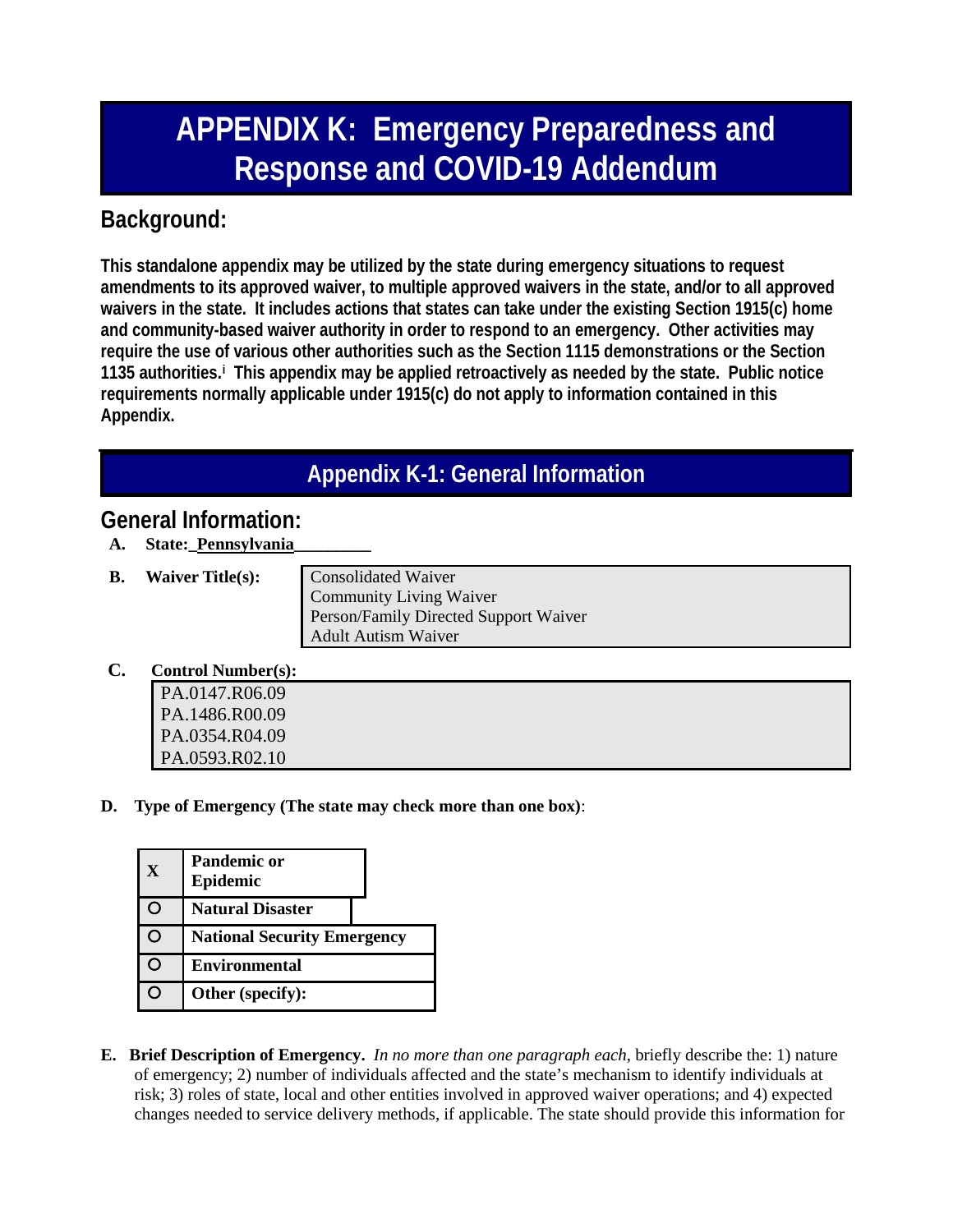each emergency checked if those emergencies affect different geographic areas and require different changes to the waiver.

COVID-19 pandemic. This amendment will apply waiver-wide for each waiver included in this Appendix, to all individuals impacted by the virus or the response to the virus (e.g. closure of day programs, etc.) This amendment extends the effective date of all Appendix K flexibilities approved on March 18, 2020, July 23, 2020, and August 20, 2020 with an anticipated end date of six months after the end of the federal public health emergency.

**F. Proposed Effective Date: Start Date:** March 11, 2020 **Anticipated End Date:** six months after the end of the federal public health emergency.

#### **G. Description of Transition Plan.**

All activities will take place in response to the impact of COVID-19 as efficiently and effectively as possible based upon the complexity of the change.

#### **H. Geographic Areas Affected:**

These actions will apply across the waiver to all individuals impacted by the COVID-19 pandemic.

**I. Description of State Disaster Plan (if available)** *Reference to external documents is acceptable:*

N/A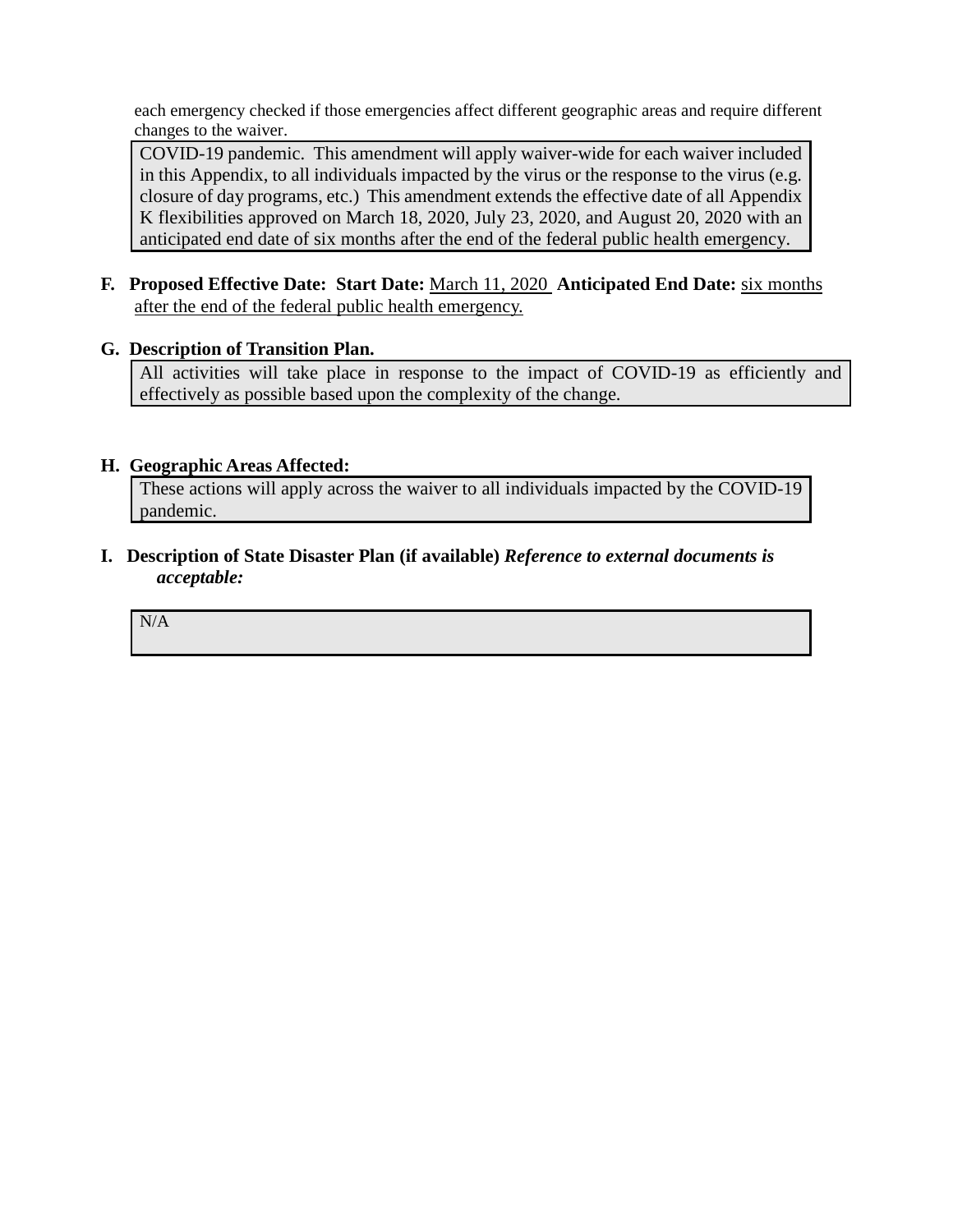## **Contact Person(s)**

| A. The Medicaid agency representative with whom CMS should communicate regarding the request: |  |  |  |
|-----------------------------------------------------------------------------------------------|--|--|--|
| Sally                                                                                         |  |  |  |
| Kozak                                                                                         |  |  |  |
| Deputy Secretary, Office of Medical Assistance Programs                                       |  |  |  |
| Department of Human Services                                                                  |  |  |  |
| 625 Forster Street, Health and Welfare Building                                               |  |  |  |
| Click or tap here to enter text.                                                              |  |  |  |
| Harrisburg                                                                                    |  |  |  |
| <b>PA</b>                                                                                     |  |  |  |
| 17120                                                                                         |  |  |  |
| 717-705-5007                                                                                  |  |  |  |
| sakozak@pa.gov                                                                                |  |  |  |
| 717-787-6583                                                                                  |  |  |  |
|                                                                                               |  |  |  |

#### <span id="page-2-0"></span>**B. If applicable, the State operating agency representative with whom CMS should communicate regarding the waiver is:**

| <b>First Name:</b> | Julie                                                          |
|--------------------|----------------------------------------------------------------|
| <b>Last Name</b>   | Mochon                                                         |
| <b>Title:</b>      | Director, Division of Policy                                   |
| Agency:            | Department of Human Services, Office of Developmental Programs |
| Address 1:         | 625 Forster Street, Health and Welfare Building                |
| <b>Address 2:</b>  | Click or tap here to enter text.                               |
| <b>City</b>        | Harrisburg                                                     |
| <b>State</b>       | <b>PA</b>                                                      |
| <b>Zip Code</b>    | 17120                                                          |
| <b>Telephone:</b>  | 717-783-5771                                                   |
| E-mail             | $\text{imochon}\ \textcircled{e}$ pa.gov                       |
| <b>Fax Number</b>  | 717-787-6583                                                   |

### **8. Authorizing Signature**

**Signature:**  *Julie Mochon* State Medicaid Director or Designee **Date: 2/18/21**